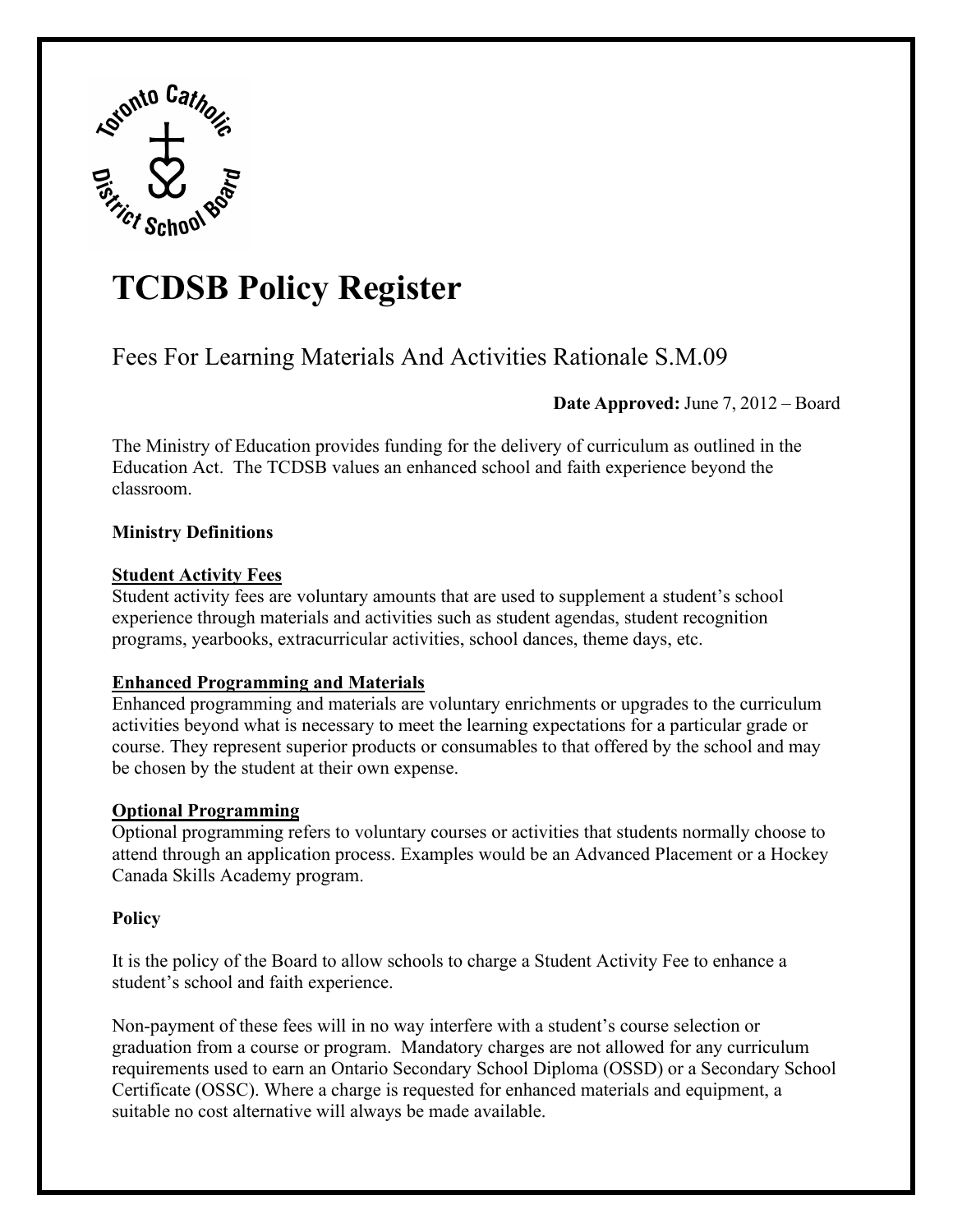

Our schools will ensure they meet the financial needs of students and funds will be made available, discreetly, to ensure that no child is left out.

This policy applies equally to students with special needs.

#### **Regulations**

- 1. All requests for student activity fees will be on a voluntary basis, will reflect actual cost and the total charge will be itemized were possible.
- 2. The current amount and intended allocation of fixed Student Activity fees, Enhanced Programming & Materials and Optional Programming shall be in each school's profile on the Board's website and in each school's agenda.
- 3. Principals must annually consult Catholic School Advisory Councils (CSAC) and Student Councils in deciding the amount of Student Activity Fees
- 4. Where students choose not to purchase Enhanced Programming and Materials, alternatives must be made available for essential course materials required to meet the learning expectations of the course or grade at no extra cost to the student.
- 5. Student fees are permitted, on a voluntary basis, which promotes the Board's vision of Christian values, community spirit, wellness and academic excellence.
- 6. The Director of Education will develop the School Fees Handbook and revise the document from time to time as required. This handbook will contain the applicable administrative practices, rules and procedures which must be followed when dealing with Student Activity Fees, Enhanced Programming & Materials and Optional Programming.
- 7. All schools that collect a Student Activity Fee will be responsible for a detailed year end accounting to the school community as outlined in the School Fees Handbook. This Accounting must be stored in an area or media accessible to the school community and will be filed with the Board at the same time as the year end school banking closing procedures.
- 8. This policy does not supersede the Board's policy on Dress Code or any situations that could be interpreted as a Health or Safety concern.